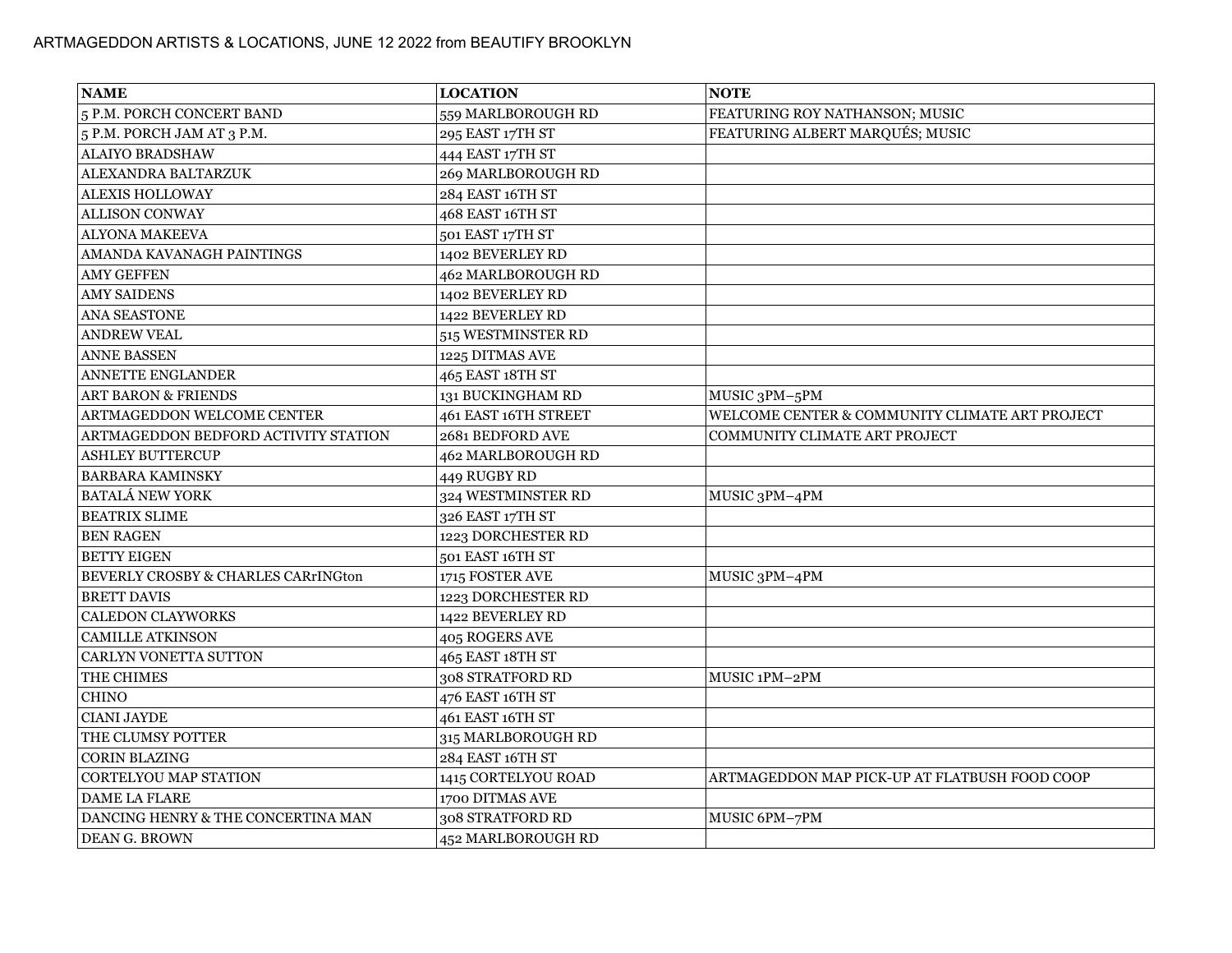| <b>DEBORAH KAPELL</b>              | 346 MARLBOROUGH RD        |                |
|------------------------------------|---------------------------|----------------|
| THE DEFAY BROS                     | 272 EAST 19TH ST          |                |
| <b>DESIREE GONZALEZ</b>            | 1700 DITMAS AVE           |                |
| <b>DIA BEGGS</b>                   | 473 EAST 18TH ST          |                |
| <b>DIANA SCHOENBRUN</b>            | 1700 DITMAS AVE           |                |
| <b>DIANE FIGUEROA</b>              | 92 MARLBOROUGH RD         |                |
| <b>DJ DUH KNEE LOW</b>             | 326 EAST 17th ST          |                |
| <b>DYLAN BRANNIGAN</b>             | 424 MARLBOROUGH RD        |                |
| <b>EDDIE DELEON</b>                | 326 EAST 17TH ST          |                |
| <b>EGGSHELL EMILY</b>              | 462 EAST 16TH ST          | MUSIC 3PM-4PM  |
| <b>ELÆMOSS</b>                     | 455 MARLBOROUGH RD        |                |
| <b>ELLEN KIRSHBAUM</b>             | 501 EAST 16TH ST          |                |
| <b>EMILY WATERS</b>                | 284 EAST 16TH ST          |                |
| <b>ERIC PESSO</b>                  | 297 ARGYLE RD             |                |
| <b>GAIL WASSERMAN</b>              | 659 RUGBY RD              |                |
| <b>GALAVANT HOME DECOR IMPORTS</b> | 584 ARGYLE RD             |                |
| <b>GAYLE STACHER</b>               | 1116-1114 CORTELYOU RD    |                |
| <b>GNARLY CASUAL</b>               | 1402 DITMAS AVE           |                |
| <b>GREYCRAFT &amp; FRIENDS</b>     | 1402 BEVERLEY RD          |                |
| HANA SHARHAN                       | 584 ARGYLE RD             |                |
| <b>HARRISON LOVE</b>               | 491 WESTMINSTER RD        |                |
| HAYDEN GREENE                      | 2681 BEDFORD AVE          |                |
| <b>HEDDA KAFKA</b>                 | 488 EAST 18TH ST          |                |
| <b>HORSE RADISH</b>                | 462 EAST 16TH ST          | MUSIC 2PM-3PM  |
| <b>HOWARD BRITZ TRIO</b>           | 308 STRATFORD RD          | MUSIC 5PM-6PM  |
| <b>HOWARD EDELBAUM</b>             | <b>428 WESTMINSTER RD</b> |                |
| <b>HURRICANE HOLLY</b>             | 462 EAST 16TH ST          | MUSIC 12PM-1PM |
| <b>IRENE'S CLOSET</b>              | 1116-1114 CORTELYOU RD    |                |
| <b>IRINA RODNIKOFF</b>             | 220 WESTMINSTER RD        |                |
| <b>JAMES ALEXANDER</b>             | 471 EAST 16TH ST          |                |
| <b>JAMES ANTONSON</b>              | 473 EAST 18TH ST          |                |
| <b>JAMES VINING</b>                | 342 WESTMINSTER RD        |                |
| <b>JANICE JACOB</b>                | 492 MARLBOROUGH RD        |                |
| JEFFREY CHUANG                     | 342 WESTMINSTER RD        |                |
| <b>JEFFREY EWING</b>               | 515 WESTMINSTER RD        |                |
| <b>JESSICA FRAMPTON</b>            | 1402 DITMAS AVE           |                |
| <b>JESSICA PLANTER BIRZIN</b>      | 229 STRATFORD RD          |                |
| <b>JIM EBERSOLE</b>                | 317 EAST 17TH ST          |                |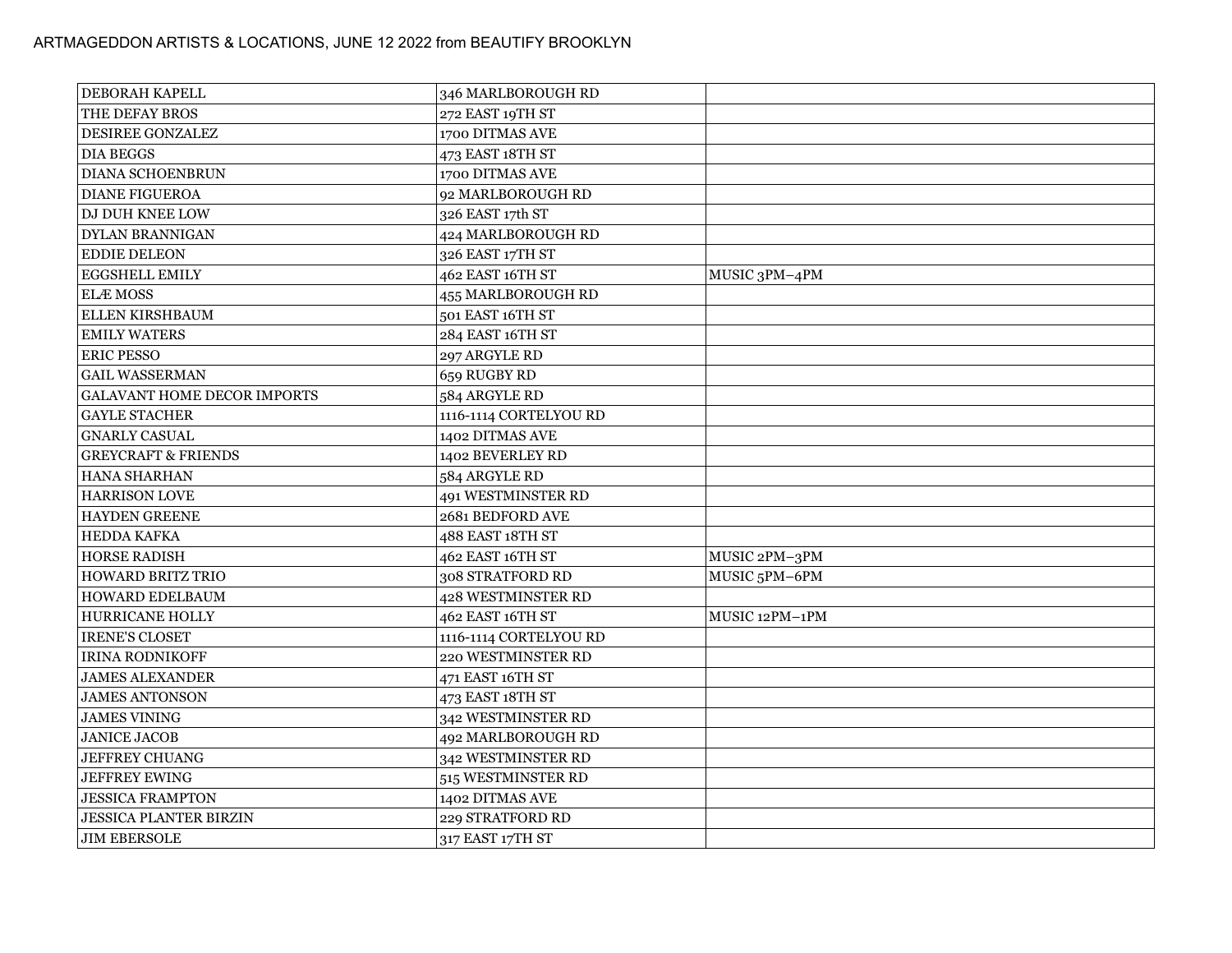| <b>JOANNA BARRETT-MITCHELL</b> | 220 WESTMINSTER RD        |                               |
|--------------------------------|---------------------------|-------------------------------|
| <b>JOHN HOLT SAGAN</b>         | 473 EAST 18TH ST          |                               |
| <b>JOHN MUNNELLY</b>           | 1715 FOSTER AVE           | MUSIC <sub>5</sub> PM-6PM     |
| <b>JOHN ZAVOCKI</b>            | 1225 DITMAS AVE           |                               |
| <b>JOYCE JED</b>               | 492 MARLBOROUGH RD        |                               |
| <b>JUAN CARLOS PINTO</b>       | 1225 DITMAS AVE           |                               |
| <b>JULIE LAMBERT</b>           | 556 RUGBY RD              |                               |
| <b>JUSTIN WINSLOW</b>          | 1402 DITMAS AVE           |                               |
| <b>KARISMA</b>                 | 476 EAST 16TH ST          |                               |
| KATHY LEVINE                   | 1408 DITMAS AVE           |                               |
| KENSINGTON ACTIVITY STATION    | 2919 FORT HAMILTON PKWY   | COMMUNITY CLIMATE ART PROJECT |
| <b>KILO NESBITT</b>            | 1700 DITMAS AVE           |                               |
| <b>KIND KREATIVES</b>          | 1402 DITMAS AVE           |                               |
| <b>KYLIE BROWN</b>             | 315 MARLBOROUGH RD        |                               |
| <b>LARA ANTAL</b>              | 468 EAST 16TH ST          |                               |
| <b>LAURA BOREN</b>             | 1700 DITMAS AVE           |                               |
| <b>LAURA KASTIN</b>            | 488 EAST 18TH ST          |                               |
| <b>LAURA TORRENCE</b>          | 1412 DITMAS AVE           |                               |
| <b>LEIGH WILKINSON</b>         | 462 EAST 16TH ST          | MUSIC 1PM-2PM                 |
| <b>LINDSEY JONES</b>           | 1422 BEVERLEY RD          |                               |
| <b>LIORA CODOR</b>             | 317 EAST 17TH ST          |                               |
| <b>LISA DOMBROW</b>            | 428 WESTMINSTER RD        |                               |
| <b>LISA DRAHO</b>              | 1402 BEVERLEY RD          |                               |
| LIZ BROWNE                     | 315 MARLBOROUGH RD        |                               |
| <b>LOLA STAR</b>               | 484 EAST 16TH ST          |                               |
| <b>MADISON DICKSON</b>         | 444 EAST 17TH ST          |                               |
| MAJESTIC WISDOM PUBLISHING     | 1402 DITMAS AVE           |                               |
| MAPPA MUNDI                    | 308 STRATFORD RD          | MUSIC 12PM-1PM                |
| <b>MARCELO SELES</b>           | 1715 FOSTER AVE           | MUSIC 2PM-3PM                 |
| <b>MARGARET SIKOWITZ</b>       | <b>1600 DORCHESTER RD</b> |                               |
| <b>MARLEN TAPIA</b>            | 326 EAST 17TH ST          |                               |
| <b>MARTY ALLEN</b>             | 491 WESTMINSTER RD        |                               |
| MARY ANN SEKELY                | 444 EAST 17TH ST          |                               |
| MEGAN LOVE                     | 461 EAST 16TH ST          |                               |
| MEISJE REGENSBURG              | 455 MARLBOROUGH RD        |                               |
| <b>MERRIE HANDFINGER</b>       | 516 RUGBY RD              |                               |
| MICHAEL FRIEDMAN               | 1715 FOSTER AVE           | MUSIC 12PM-1PM                |
| MICHAEL PETROSINO TRIO         | 308 STRATFORD RD          | MUSIC 4PM-5PM                 |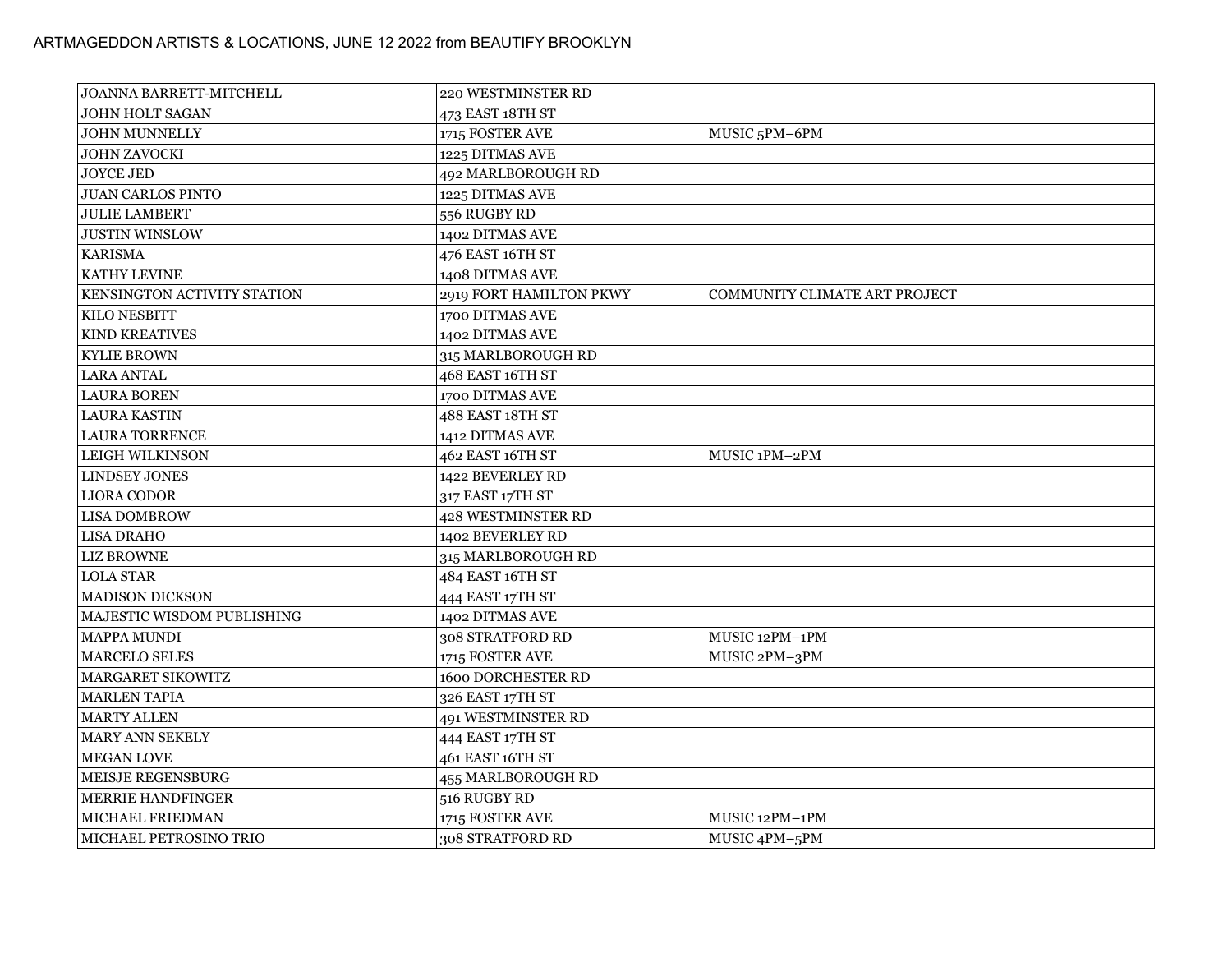| MICHELLE WEN                               | 220 WESTMINSTER RD                |                                   |
|--------------------------------------------|-----------------------------------|-----------------------------------|
| MICKALA MCFARLANE                          | 104 BUCKINGHAM RD                 |                                   |
| MIKAELA GONZALEZ                           | 480 EAST 16TH ST                  |                                   |
| MIKE COBB & THE CREVULATORS                | 308 STRATFORD RD                  | MUSIC 7PM-8PM                     |
| <b>MIKE YOUNG</b>                          | 412 EAST 18TH ST                  |                                   |
| <b>MISERY LOVES COMPANY</b>                | 1715 FOSTER AVE                   | MUSIC 1PM-2PM & 4PM-5PM           |
| NASTYA MOROZOVA                            | 1422 BEVERLEY RD                  |                                   |
| NAY                                        | 269 MARLBOROUGH RD                |                                   |
| NEW ORGAN TRIO                             | 308 STRATFORD RD                  | MUSIC 3PM-4PM                     |
| NICOLE DESMOND                             | 444 EAST 17TH ST                  |                                   |
| NINA CHARDUZA                              | 399 RUGBY RD                      |                                   |
| <b>NOAM SOLOMON</b>                        | 1223 DORCHESTER RD                |                                   |
| <b>NYAVI</b>                               | 462 EAST 16TH ST                  | MUSIC 7PM-8PM                     |
| OONA ADAMS                                 | 404 EAST 18TH ST                  |                                   |
| OONA BEBOUT                                | 326 EAST 17TH ST                  |                                   |
| <b>OPERA ON TAP</b>                        | 182 ARGYLE ROAD                   | MUSIC 3PM-5PM                     |
| THE OPERATION GIG! BLUEGRASS SESSION!      | 341 WESTMINSTER RD                | FEATURING MELODY ALLEGRA          |
| PAUL C DECOSTER                            | 308 STRATFORD RD                  | MUSIC 2PM-3PM                     |
| PHILOMENA MERCURY                          | 473 EAST 18TH ST                  |                                   |
|                                            |                                   |                                   |
| PLG ARTS FEST 2022                         | PROSPECT LEFFERTS GARDENS         | VARIOUS LOCATIONS IN PLG 11AM-5PM |
| POSTMISTRESS GENERAL                       | 399 RUGBY RD                      | MUSIC 4PM-6PM                     |
| QUINTESSENCE OF DUST CERAMICS              | 269 MARLBOROUGH RD                |                                   |
| <b>RALPH BELGROVE</b>                      | 461 EAST 16TH ST                  |                                   |
| <b>REMY BALO</b>                           | 501 EAST 17TH ST                  |                                   |
| THE RETIRED SAINTS                         | 326 EAST 17TH ST                  | MUSIC <sub>5</sub> PM-6PM         |
| RICHARD RESNICK                            | 260 MARLBOROUGH RD                |                                   |
| ROBERT ELSTEIN                             | 461 EAST 16TH ST                  |                                   |
| ROBERT PETTIT                              | 481 MARLBOROUGH RD                |                                   |
| ROOHI CHOUDHRY                             | 404 EAST 18TH ST                  |                                   |
| SABINA LATKA                               | 326 EAST 17TH ST                  |                                   |
| <b>SAGA BEUS</b>                           | 229 STRATFORD RD                  |                                   |
| <b>SAM WALKER</b>                          | 452 MARLBOROUGH RD                |                                   |
| <b>SAMUEL ROTHBORT</b>                     | 485 RUGBY RD                      |                                   |
| SANDRA EISENSTARK                          | 92 MARLBOROUGH RD                 |                                   |
| <b>SANDRA KLUGE</b>                        | 462 EAST 16TH ST                  | MUSIC <sub>5</sub> PM-6PM         |
| <b>SANDYE RENZ</b>                         | 449 RUGBY RD                      |                                   |
| <b>SARA HOBLER</b><br><b>SASHA KELLNER</b> | 104 BUCKINGHAM RD<br>516 RUGBY RD |                                   |